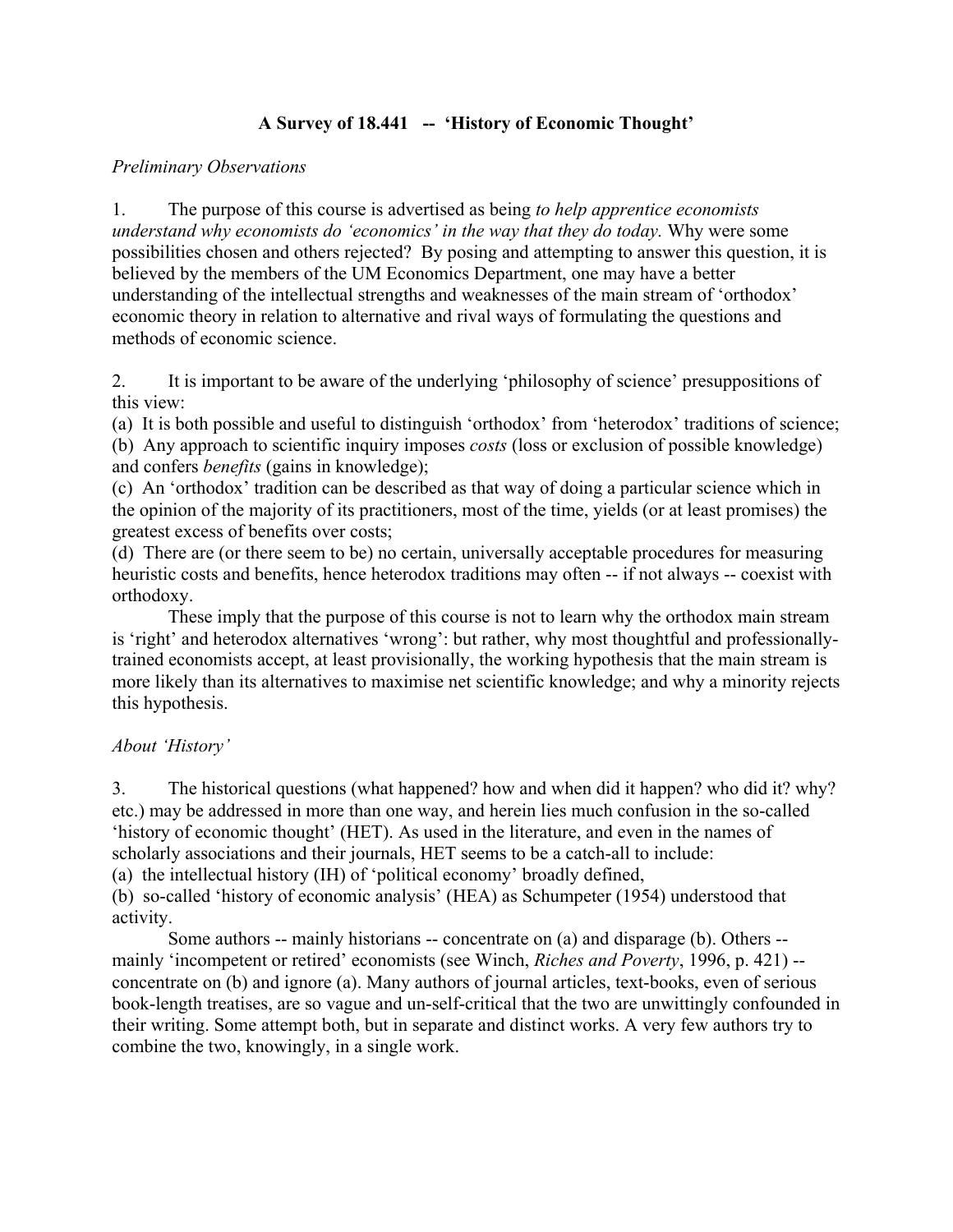4. **IH is true history:** that is, it is a sustained and scholarly attempt to *understand* the *meanings* which the *texts* of past authors had for themselves and their contemporaries, and which does so in part by locating those *texts* in their *contexts.* The key terms in this definition, 'understand', 'meaning', 'text' and 'context' are neither innocent nor uncontroversial (indeed they strew the battle-field of present-day, 'Post-Modernist' Literary or 'Critical' Theory now in vogue in university departments of English and other languages). Many intellectual historians, however, are content for good reason to use these terms along lines suggested by Quentin Skinner ('Meaning and Understanding in the History of Ideas', *History and Theory* 1969).

5. The 'context' within which past authors wrote includes *both* the 'objective', material' circumstances emphasized by Marxists *and* the intellectual content of the conversations in which the authors were engaged and to which they wished to respond rationally. Explanations based on the former are labelled 'externalist' (sometimes called 'relativist' in some older sources); explanations based on the latter are labelled 'internalist' (sometimes called 'absolutist'). It is evident that IH must be both 'externalist' and 'internalist'. A merely 'internalist' explanation fails to do justice to the fact that authors are motivated by many other things beside a desire for truth; and therefore excludes as a possible explanation that scientific progress may arise as the *unintended outcome* of (say) ideological polemic, or intra-professional competition for fame and status, or even of profit-motivated 'applied' research. A merely 'externalist' approach, on the other hand, is self-defeating. For it suffers from the general intellectual defect of all kinds of 'relativism'. If 'truth' is and must be 'relative' to time and place (not to mention race, sex, 'culture', power etc.) then an utterance which proposes or implies any such generalization can never be known to be 'true'. [For this reason, by the way, all attempts to justify 'Post-Modernist' theory must be vacuous -- see 4 above.]

6. HEA is not and cannot be genuine 'history' because it deliberately ignores the real world in which dead economists once lived, which they tried to understand and explain, and about which they disputed with their contemporaries. It is concerned strictly and solely with the *logical relations between the economic analysis/es of the past and that/those of the present.* **HEA is a branch of Economics:** an 'in-house' activity of economists; a local example of what Paul Feyerabend (*Against Method* 1988) describes in general as the process by which 'the *history* of a science becomes an inseparable part of the science itself ... essential for any further *development* as well as giving *content* to the theories it contains at any particular moment' (F's italics). It is clear from F's examples that by 'history' he means the pseudo-history so useful to practitioners. HEA is well described by the title of Blaug's textbook: *Economic Theory in Retrospect*.

7. Unlike IH the method of HEA is simply 'internalist'. The relation between IH and HEA may be illustrated by an analogy. HEA is like the coloured diagrams of the London Underground which show us how to get from Uxbridge to Charing Cross. It is not drawn to scale, and save for a surreal 'River Thames' it ignores all geographical features save railway lines and stations. Its purpose is solely to exhibit the connexions between various routes and nodes. But IH is like a true map of London, with roads, parks and public buildings correctly plotted in, perhaps even the Underground stations. Is HEA then a 'subset' of IH, as is sometimes suggested by historians who want to take over our discipline (eg Birken, *HOPE* 1994)? No, it is not. We cannot superimpose our diagram of the London Underground on a map without distorting geographical truth. We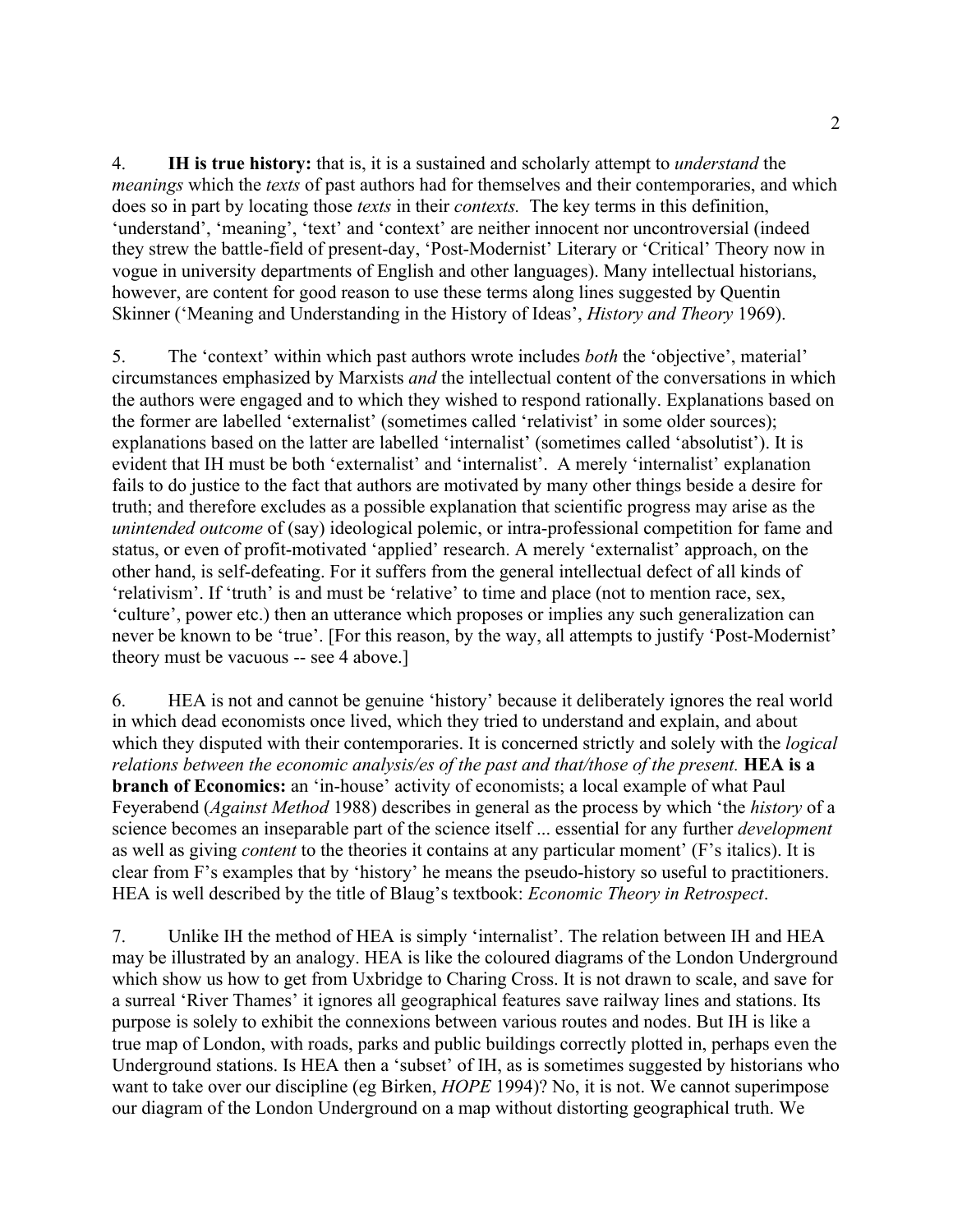cannot fit our HEA 'diagrams' into the IH 'map' without distorting historical truth. This is because those who do HEA are engaged in 'an attempt to employ history as a means of advancing their own interpretations of what the modern version of the science should or should not encompass, and the means by which it should do so'; and this may 'exert a coercive influence on our understanding of the past' (Winch, *Riches and Poverty,* 1996).

8. It should be noted first, that it is perfectly legitimate for economists to use HEA 'for advancing their own intepretations' of modern economics; secondly, that although HEA is not 'history' it may be a tool of historiography. For at least some part of the conversations in which our subjects were engaged were discussions about the definition and use of the network of related concepts, and the logical structure of that network, which *we now* call 'economic theory' or 'economic analysis'. Our 'rational reconstructions' (which include formal, mathematical reconstructions) of these past debates may throw light, not only on our present-day understandings of the science, but also on the inner logic of past conversations which caused our predecessors to take certain options rather than others.

## *The Proper Use of IH and HEA in this Course*

9. Therefore apprentice economists can profit from HEA because:

(a) It is often easier to learn a scientific discipline by recapitulating its development than by starting at the present stage of knowledge. Primitive science is usually simple; and development often consists in elaboration. Beginning students can grasp Archimedes' hydrostatic principle, or Adam Smith's deer/beaver exchange, more easily than modern fluid dynamics or general equilibrium modelling.

(b) Secure knowledge of the primitive core of a science can motivate the difficult and technical study of its subsequent development: once we really grasp 'first principles' we are led by natural curiosity to ask, 'Where do we go from here?'

(c) Study of past theoretical controversy enables us to see the 'internal logic' of why one particular line of development was pursued rather than another, historically possible, one. [E.g. why the Smith-Malthus S/D analysis of price-determination eventually 'won out' (Schumpeter) over the Ricardo-Marx LTV.]

(d) Knowledge of byegone controversy protects us against 're-inventing the wheel'.

(e) Theoretical ideas that were rejected in the past for what seemed at the time to be good reason (e.g. Malthus's heterodox theory of 'effectual demand' in relation to 'general gluts') can stimulate a later thinker to produce a 'modern-dress' version which does useful theoretical work in his own day (e.g. the revival and reconstruction, first by Marx and later by Keynes, of Malthus's macro-theory). In Economics at any rate -- though Feyerabend argues that this is true of all science -- *no theory is ever completely 'dead'* and we can never know whether or when a discarded idea might not again become vital.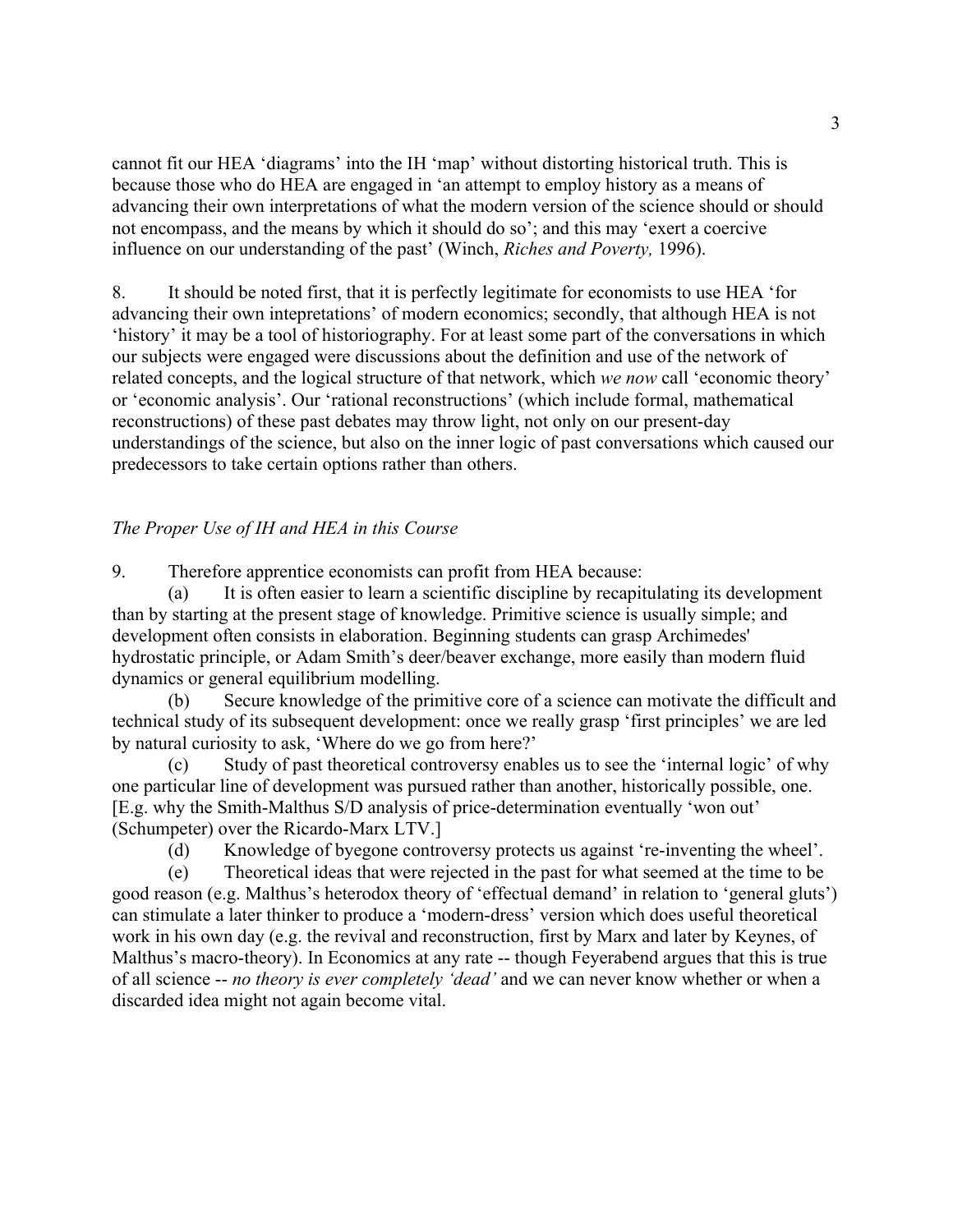10. It seems clear from 9 why HEA should be regarded as a useful part of the training of apprentice economists. **But why IH?** History is quite a different discipline from Economics, its techniques and its literature are time-consuming to master and often quite uncongenial to minds which turn easily and naturally to Economics. Moreover, the present state of Canadian secondary education produces undergraduates who for the most part are wholly ignorant of the past and its literature -- even the recent past of their own society -- and who, therefore, must make a considerable investment in general historical knowledge in order to enter the world even of early-20th-century economic thinking, let alone that of the 19th or 18th centuries. Serious attention to IH, therefore, imposes a significant opportunity cost upon apprentice economist. What are the prospective benefits? Or to put it differently, what are the costs of concentrating on HEA to the exclusion of IH

11. (a) If Winch is correct in fearing that HEA may 'exert a coercive influence on our understanding of the past' (7 above), the study of HEA alone may impose the cost of ignoring or distorting ascertainable truth.

(b) Uncritical willingness to accept this cost runs the risk of forming minds that are unsubtle, uncritical, lazily willing to accept oversimplification and thus to depend upon *textbooks*, which are the greatest single intellectual evil of HEA (and perhaps of North American 'education' as a whole).

(c) It also leaves undisturbed the widespread, anti-intellectual prejudice of our time: the unexamined assumption that **the past has no causal connexion with the present**, and therefore nothing to teach us.

12. It would appear, therefore, that whether IH is useful for apprentice economists depends upon *what apprentice economists are being apprenticed to do.* If an economist be regarded as a technician of low intellectual culture (like a plumber -- or a dentist as Keynes once suggested) whose more or less routine application of skill can perform certain humble but necessary tasks in our society, the costs of ignoring IH can safely be borne. But if the work of an economist is expected to require much creative and/or critical thinking, then mere HEA can be stultifying (11 above). A prospective high-status economist, who might be expected to engage in research and/or advise in public policy, must be trained to search diligently for the truth wherever it might be found, to identify and eschew simplistic short-cuts to 'knowledge', and to be systematically critical of all aspects of Economics including its history. In such case the benefits of supplementing HEA with IH can be safely assumed to outweigh the costs in foregone technical training. For the latter can always be acquired later when and as required. But the habit of rigorous and scrupulous thinking must be acquired early or not at all.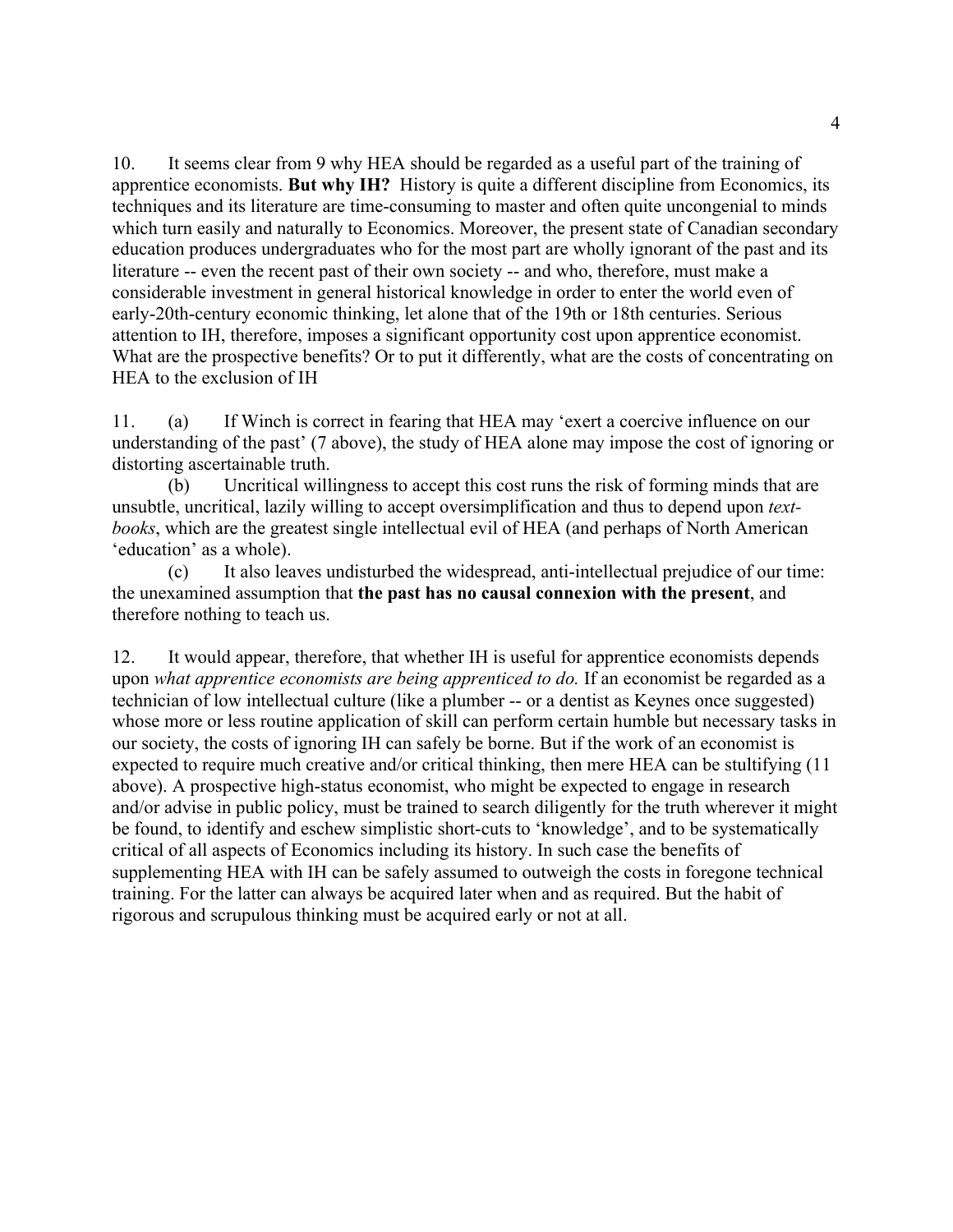#### *What about the Subject Matter of HET?*

13. 'Economic Thought' is as old as civilization and is clearly to be seen in Homer, Hesiod, and the Bible, not to mention Plato and Aristotle. Hence any starting date for HET is arbitrary and must be justified. In this course it has been assumed:

(a) that most economists and historians of ET believe that *Wealth of Nations* (*WN*) is the first 'canonical' text in 'political economy';

(b) that most economists believe that present-day 'economics' is directly continuous with 'political economy' as understood by Smith's immediate successors, and that in a significant sense it is really the same thing, *mutatis mutandis*;

(c) that all historians know that Smith's achievement in *WN* was not so much the presentation of new ideas, as the assembling, criticizing, repairing and codifying the economic thought both of his contemporaries and of his predecessors back to the Ancient world.

(d) that all historians know that *WN* is a major production of the 'Scottish Enlightenment'; and therefore that the philosophical, theological, political and scientific context (in 18th century Edinburgh) must be known in order to understand the *meaning* that this text had for Smith, his contemporaries and immediate successors.

#### **These four assumptions, especially (b) and (d), set the agenda for the entire course.**

14. 13(c) suggests the need of preliminary attention to Smith's predecessors and contemporaries in 'Political Arithmetick', 'Mercantilist' analysis and polemic, the 'French Œconomists' especially Cantillon, Quesnay, Turgot and Condillac; and the major English and Scotch political authors after Locke: Hume, Berkeley, Steuart, and Josiah Tucker. What did Smith learn from these? What did he criticize and/or reject? What did he ignore, either accidentally or deliberately? How did he combine their insights into a single, coherent and comprehensive treatise? Fundamentally (in terms of the 'cost-benefit' approach to scientific knowledge presupposed in this course), *what was gained and what -- if anything -- was lost* by Smith's 'canonical' codification of the scope and nature of political economy in *WN*? To put this question differently and perhaps more pointedly: *Would (could) economics have developed any differently had WN not been written?*

15. 13(d) requires a serious excursion into IH. What was the 'Scottish Enlightenment'; and how did its characteristic (and historically novel) way of looking at social explanation leave a permanent mark upon what we now call 'economics'? We must examine the philosophic presuppositions (chiefly developed by Hume from Mandeville) of the doctrine of *'unintended consequences'*, and in particular we must study the form of this doctrine (canonically illustrated by Smith's 'Invisible Hand') that Hayek has labelled **'spontaneous order'**. We must consider the tension between this essentially 'evolutionary' and biological, proto-'Darwinian' understanding of social processes, and the Newtonian 'mechanical' science which was so powerful an influence on all 18th-century thinking -- and towards which Hume was so ambivalent. And we must be prepared to identify and if possible disentangle the effects of these two very different legacies of the 18th-century 'Enlightenment' upon all subsequent economic thought.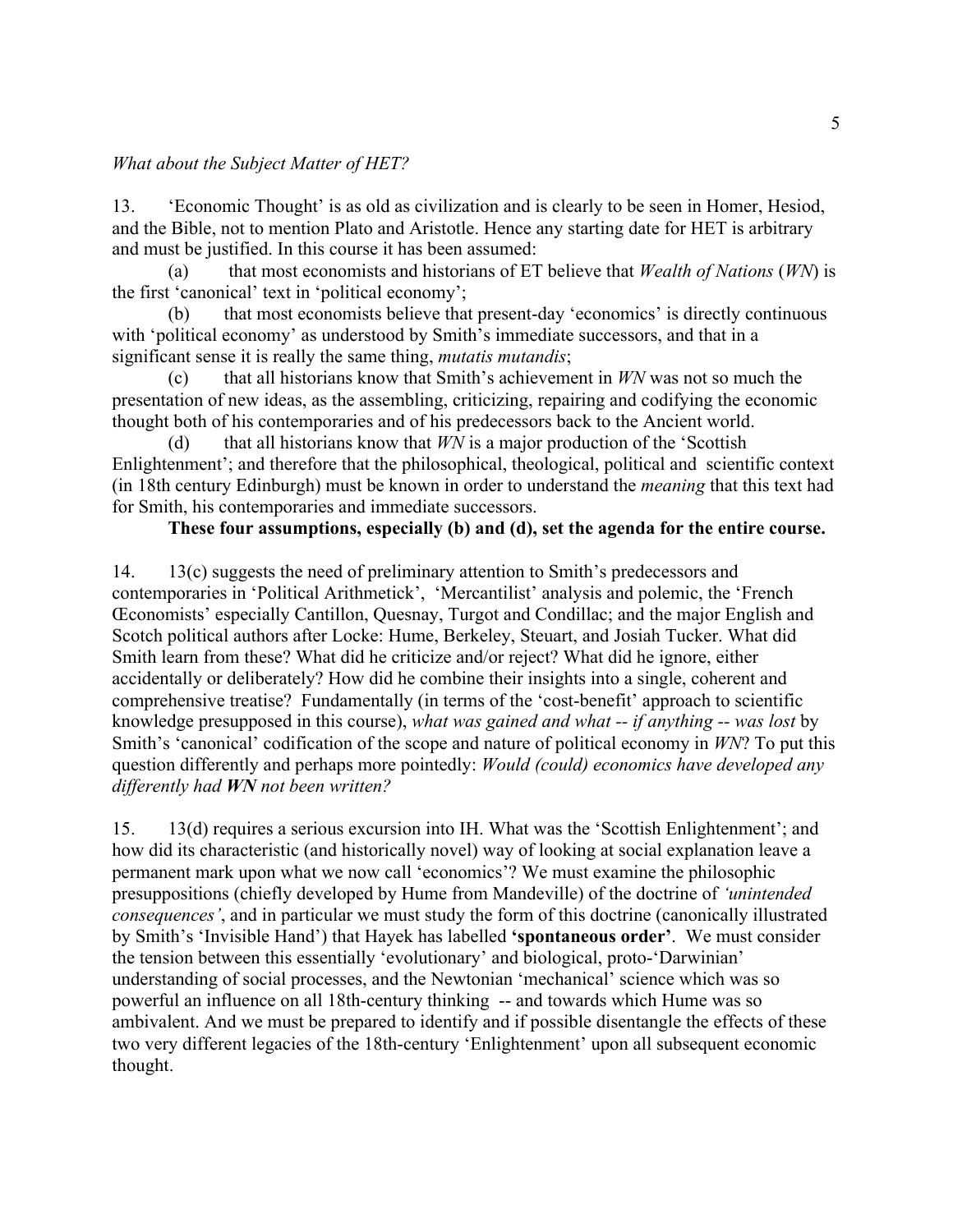16. 13(b) requires a careful (HEA) examination of what Smith's 'classical' successors (esp. Malthus, Ricardo, J. S. Mill and Marx) did with the material -- that is the general approach, the method, the subject matter and the analytical results -- of *WN*. It is clear that there were *changes of emphasis* (e.g. DR in a land-scarce, agric. economy being emphasized rather than IRS in a mfg economy); and also *divergence of theoretical development*. In the Malthus-Ricardo growth model Smith's Invisible Hand leads to the stationary state; but in Marx's somewhat differently specified growth model it leads to concentration, crises and a growing 'Industrial Reserve Army'. Smith's rudimentary value theory bifurcates into (i) the Malthus-Mill-Menger-Marshall orthodox ('subjective') S/D price theory; and (ii) the Ricardo-Marx-Sraffa heterodox ('real','objective' etc.) value theory.

13(b) also poses the question of continuity *subsequent* to the 'classical' codification of the analytical content of *WN*. Was there a 'Marginal Revolution' in the 1870s which inaugurated a genuine and significant discontinuity between the putatively classical, 'surplus' approach to pol. econ. and a new *and different* 'marginalist' approach? Was there a 'Keynesian Revolution' in the 1940s which permanently changed the method and content of Economics? Has there been a technical 'revolution' since the 1930s -- resulting from the development and rapid extension of mathematical and econometric methods -- which has changed the method and content of Economics? Has there been a fresh 'revolution' in the second half of the  $20<sup>th</sup>$  century in light of the implications of **information and transactions costs** for the fully specified model of **general competitive equilibrium**? Here too HEA is generally sufficient.

17. 13(a) directs our attention to what is meant, in any 'literary' discipline (and in this sense Economics is undoubtedly 'literary') by a **'canon'** of important texts which are held either/both: (i) to define the significant content of that discipline; (ii) to exhibit the definitive and 'correct' method of its study. These considerations suggest:

(a) IH study of the importance of D. Stewart and the *Edinburgh Review* in establishing the 'canonicity' of *WN*;

(b) HEA study of the use made by the next generation of Smith's 'economic analysis' narrowly defined [e.g. Samuelson's 'Canonical Classical Model'; Sraffa, Pasinetti etc. on Ricardo; Samuelson's Marx as a 'minor post-Ricardian'; Hollander's counter-claim that all the classics including Marx were at least implicit general equilibrium theorists; etc.];

(c) IH study of the emergence and intellectual relations between various (geographic) 'schools' in the 19th and early 20th century ['English', Lausanne, Vienna, Stockholm, Cambridge, Chicago]; Cambridge, Marshall and **the establishment of orthodoxy**;

(d) HEA study of the redefinition of orthodoxy after Keynes: Samuelson's **'Neo-Classical Synthesis'** of Marshallian orthodoxy (micro) underpinned by Keynesian income analysis (macro); the importance of Samuelson's textbook in promoting the new orthodoxy;

(e) HEA study of the undermining of the 'Neo-Classical Synthesis' in particular, and the consequences for our understanding of orthodoxy in general of the new **'information paradigm'**, of the 'new institutional economics' arising from explicit consideration of **transactions costs**, and of **public choice** theory.

(f) IH study of the emergence, in the early 19th century, of *methodology:* in Whately, Senior, J. S. Mill; of Menger, the 'German Historical School' and *methodenstriet*; of the codification of orthodox methodology by J. N. Keynes and Robbins; of recent methodological debate (Friedman, Samuelson, Stigler; the philosophers of science -- Kuhn, Popper, Lakatos,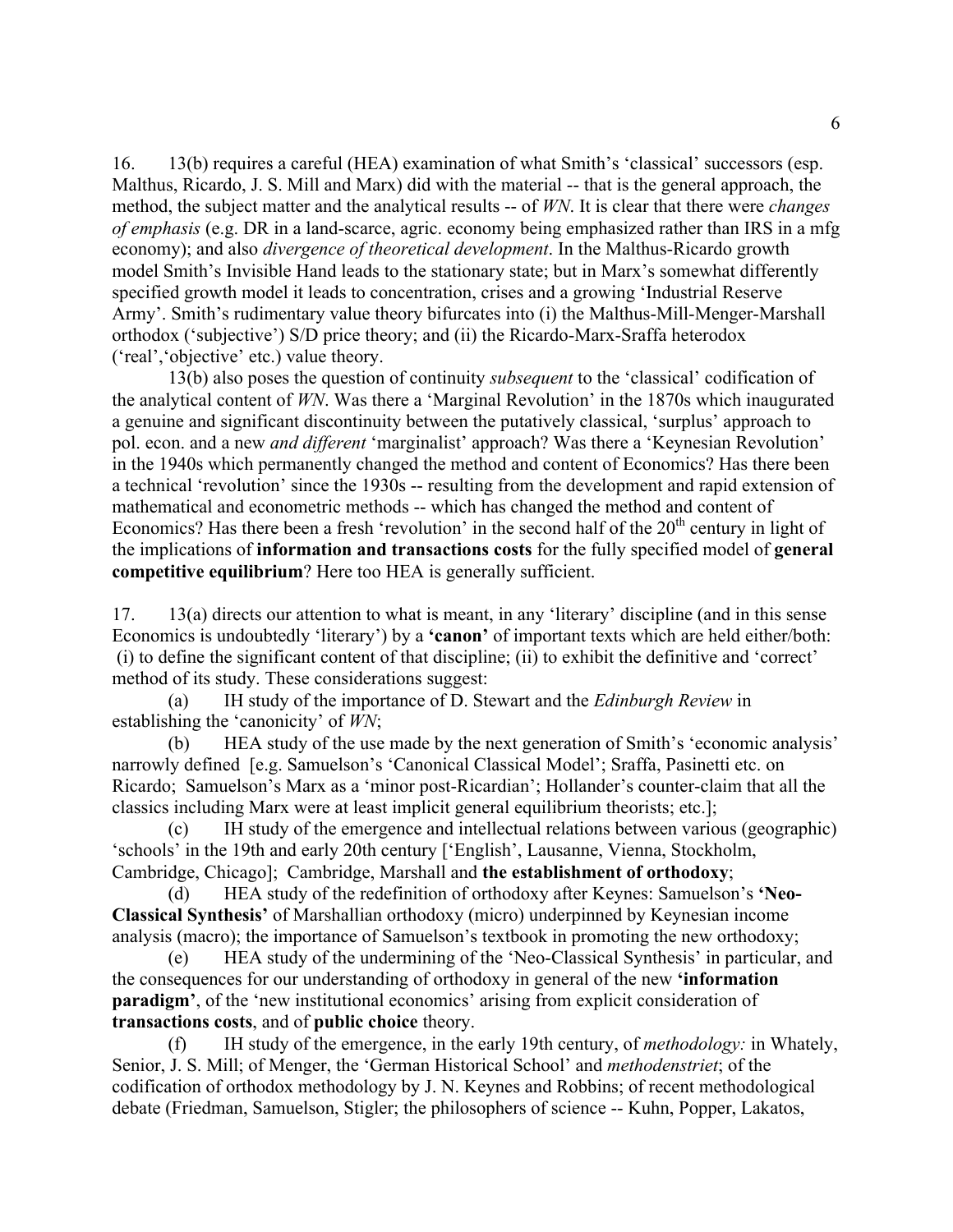Feyerabend -- their domestication by economists, Blaug, Boland etc.; McClosky and 'rhetoric'; Mirowski and 'physics envy'; Rosenberg and 'mathematical politics')

(g) IH study of *the rejection of canonicity* and the emergence and persistence of rival and incompatible **heterodox** 'schools of thought' in economics: Marxist, German Historicist, American Institutionalist, 'Italo-Cambridge' Post-Keynesian, American Neo-Austrian.

### *The Relevance of Detailed Studies of Recent Economic Thought*

18. 14-17 point to a lifetime of research by professional specialists in IH and HEA. It would be unreasonable to expect apprentice economists to engage with all or most of these questions at any serious level. What is the point of their spending *any* time and effort at all in detailed study of IH and/or HEA topics? The answer to this question is implied in 9 and 12 above.

(a) A detailed HEA study of the evolution of any particular branch of economic theory is an excellent way of becoming intelligently familiar with the present state of that theory. We may learn (e.g.) International Trade Theory by 'recapitulating' its logical development from Hume's suggestions of geographically differential natural advantage combined with his 'specieflow' international monetary theory; through Ricardo's (or perhaps James Mill's) rigorous LTV analysis of comparative advantage; Mill's attempt to determine the Terms of Trade left unexamined by Ricardo; Hecksher's and Ohlin's generalization of Ricardian comparative advantage by the use of neo-classical production theory; to Meade's international and domestic general equilibrium analysis which subsumes the work of all his predecessors.

More generally (and perhaps more importantly), we may also learn from any one such study, *how economists go about the work of criticizing and refining their theories*.

But HEA alone, as has been explained (11 above), corrupts and enfeebles the intellect, fostering a dependency on textbooks and textbook-type thinking which eventually drives out criticism, originality and any real concern for truth. It is essential for the mental health of the student (not to mention the professional) to turn away, now and again, from diagrams of the London Underground and look carefully at a real map. Detailed studies of IH topics -- such as the origin and development of the theory of spontaneous order, or the Newtonian roots of stability analysis, or the question of theoretical 'revolutions' in HET -- compel students to attend to the real world and thus to remember the abstract character, and narrowly circumscribed usefulness -- of HEA studies. Here too, much of general value can be learned from one or two careful investigations.

19. The agenda for a course in HET set by 13 is too large even when individual topics for detailed study are distributed among students. Some questions must be left unasked, not because they are unimportant but because life is too short -- and therefore here again some kind of costbenefit estimate is required. In 2004-2005 the following economies were made:

(a) HET of the Ancient and Mediæval world was virtually ignored; and only cursory treatment given in seminars to Political Arithmetick, Mercantilism and the French Œconomists. *However,* essay topics in First Term provided each student with an opportunity for one in-depth study of pre-Smithian pol. econ.

(b) In post-Smithian pol. econ. the important contributions of J.-B. Say and J. S. Mill were virtually ignored.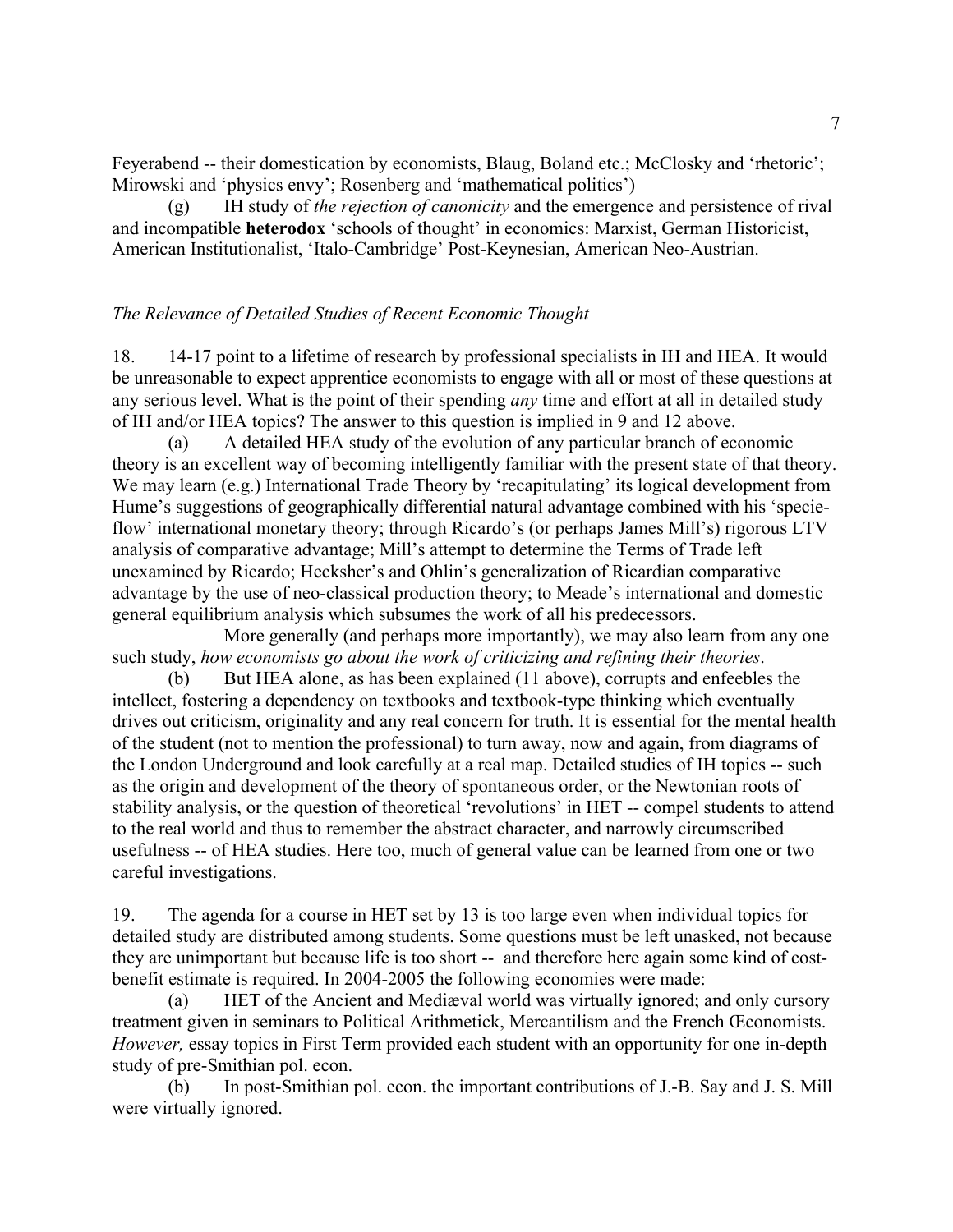(c) Classical monetary theory, esp. the important contributions of Thornton, Malthus and Ricardo, were largely ignored in First Term. *However,* a very little, formal, HEA study of classical and neoclassical monetary theory was included in Second Term in the session on the 'Keynesian revolution'.

(d) Formal, HEA study of the analytical differences between the so-called 'surplus' formulation of **general equilibrium** (Ricardo and Marx as reconstructed by Sraffa and Steedman) and the 'marginalist' formulation (Cournot, Walras, Edgeworth, Marshall as reconstructed by Hicks, Samuelson and Arrow), conveniently summarized in Walsh and Gram, was omitted on the grounds that it would be more appropriate to a specialised, 700-level course in HET.

(e) The question of whether any genuine discontinuities ('revolutions' in Kuhn's inflammatory language) of content and/or method exist in pol. econ. after *WN*, **perhaps the most important single question of HET**, was deliberately ignored in seminars because *students must make up their own minds in this matter* and any opinion or comment of the Instructor might coerce or bias their judgment. Essay topics in Second Term provide opportunities for assembling and considering evidence relevant to this question in one way or another. The most obvious candidates for consideration as possible discontinuities are (i) what Smith did with his predecessors' work; (ii) what Malthus, Ricardo and Marx did with *WN;* (iii) what Jevons, Menger, Walras *et al.* did with value theory; (iv) what Ramsay, Neumann, Samuelson, Arrow *et al*. did with the mathematical formulation of economic analysis; (v) what Keynes (and Kalecki, also ignored in this course) did with monetary/macro theory; and (vi) what economists since 1950 (building on the insights of Frank Knight, F. A. von Hayek and Ronald Coase in the 1920s and 1930s) have done with information theory, transactions costs and public choice theory to destroy the mid-century 'Neo-Classical Synthesis' of Lerner, Lange and Samuelson. But a great deal of HEA attention was paid in seminars to the intellectual content of (ii), (iii), (v) and (vi), the last of these only for the third time in this course.

(f) The IH of the canonization of *WN* by Dugald Stewart and his pupils was ignored. As with 19(d) above, this seems a more suitable study for a specialized, 700-level course in HET. [For a convenient summary, see B.-M. Fontana, *Rethinking the Politics of Commercial Society: the Edinburgh Review, 1802-1832,* Cambridge 1985.]

(g) Detailed HEA study of the vast literature, beginning with Bortkiewicz and running through Samuelson and Morishima and beyond, criticizing and reinterpreting Marx's pol. econ. was omitted as more suitable to a specialist course in Marxian economics.

(h) The (very great) historical significance of the Chicago School was virtually ignored. Here too, as with 19(f), (d), this topic deserves a specialized, advanced course, or a MA thesis, to itself. Little attention was paid, in 2004-2005, to any 'regional' schools (Vienna, Lausanne, Stockholm etc.) except only for Cambridge, and even there less than in former years.

(i) Heterodox 'schools of thought' (German Historical, Marxian, American Institutionalist, Post-Keynesian, Neo-Austrian) were largely ignored. Some of this is dealt with - in an elementary, HEA fashion -- in other undergraduate courses offered by the Department.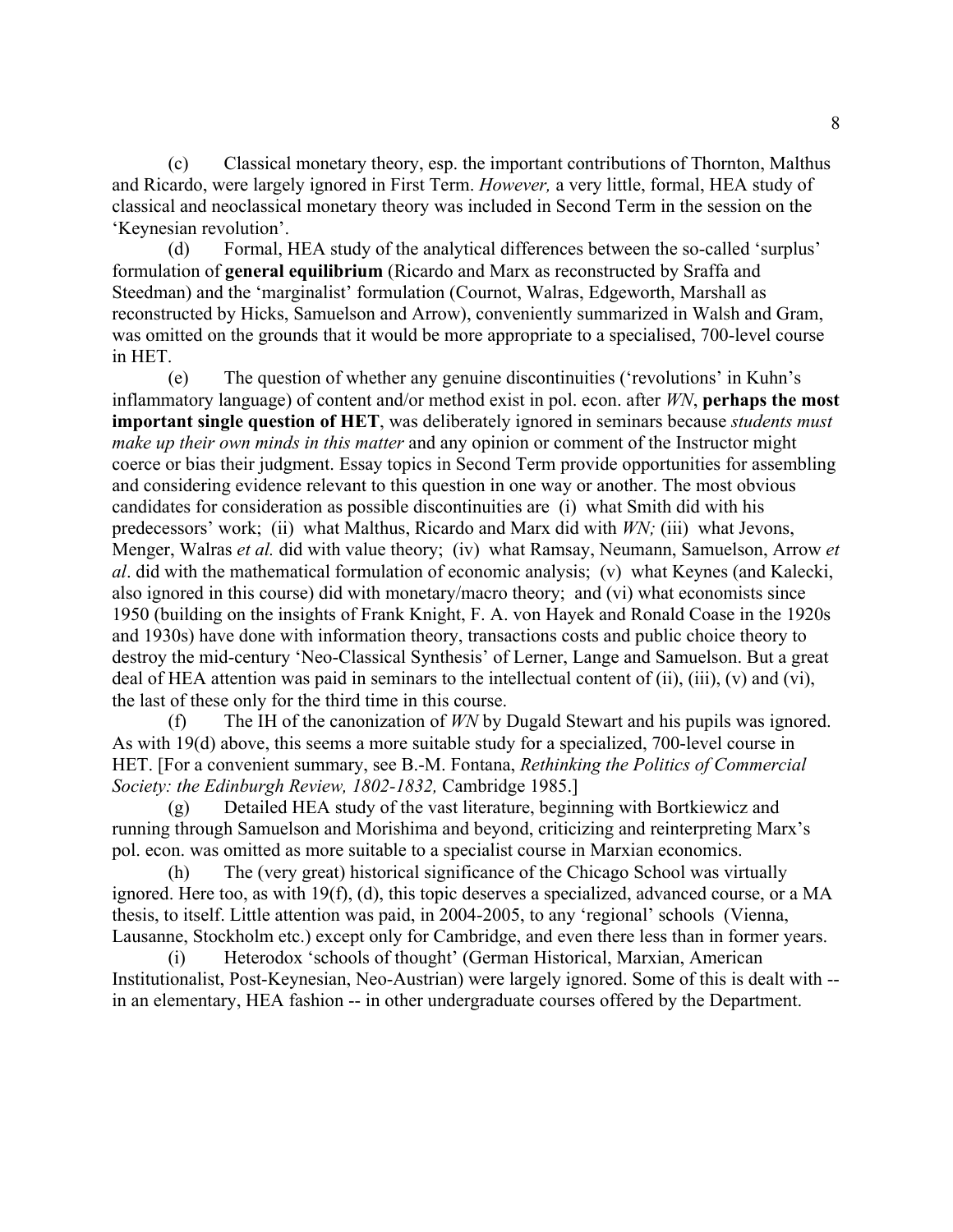20. There are and can be no generally acceptable criteria for exclusions of these kind. Instructors inevitably -- and excusably -- tend to concentrate on material they know best and have contributed to by their own research (Chernomas on Marx, Forget on J. S. Mill and Say, Waterman on Malthus). The same Instructor (e.g. Waterman) may include some material -- such as 19(a) or (i) -- in some years but not in others. The considerable attention paid this year and the last two to *mainstream economic analysis since 1950* was **new** in 2002-2003; and was purchased at the cost of ignoring methodology and important 'topics' such as international trade, monetary theory, and macrodynamics. **It is important for students to recognise that this does not matter**. *Students' 'responsibility'* in this course is:

- (a) to be aware of the agenda as a whole;
- (b) to understand its rationale;
- (c) to be willing to criticize that rationale if they believe it to be defective;

(d) to think long and hard about the important historiographic and methodological **questions** raised by the agenda;

(e) to appreciate the distinct nature of HEA and IH and to understand the importance of each in HET;

(f) as time allows, to undertake reading, and to use HEA and IH in detailed studies (whether or not the topic has been addresssed in seminars or essays), which might bear in some way upon the important historical and methodological questions.

#### *What's the Bottom Line?*

21. *In the development of our discipline, why were some possibilities chosen and others rejected? And why have some -- recognisably 'economists' by their aims and methods, and not merely incompetents or cranks -- persisted in pursuing lines of inquiry rejected by the profession as a whole?* These are the ostensible, *primary* questions with which the course as a whole is concerned. Like all intellectually powerful questions they suggest a range of *secondary*  questions [e.g. What difference did Smith make? What is the relative importance of 'spontaneous order' and Newtonian mechanics in economic theorising? Does it make sense to talk of a 'Marginal' ('Keynesian' etc.) Revolution'? Does it aid or obfuscate our understanding to identify a 'Surplus Tradition' in Economics and to contrast this with orthodoxy? etc.] . Answers to these secondary questions -- which in turn will depend upon a wider range of *tertiary* questions they themselves suggest, and so on -- contribute to our ability to answer the primary questions knowledgeably and intelligently.

22. **There are no 'right' answers**, though there are many clearly wrong ones. However, among those answers that are not obviously wrong some will be better than others. A good answer is one which 'sticks its neck out' (does not evade commitment by a spurious judiciousness), and is based upon sound reasoning: i.e. knowledge of the relevant facts, awareness of the differing quality of 'factual' material, clarity of thinking, and honesty of purpose (a good answer will be intended to persuade, but by fair means only). The educational value of this course to the apprentice economist is 'very exactly in proportion', as Malthus would have put it with his habitual exaggeration, to the intellectual energy with which (s)he works out good answers for her(him)self.